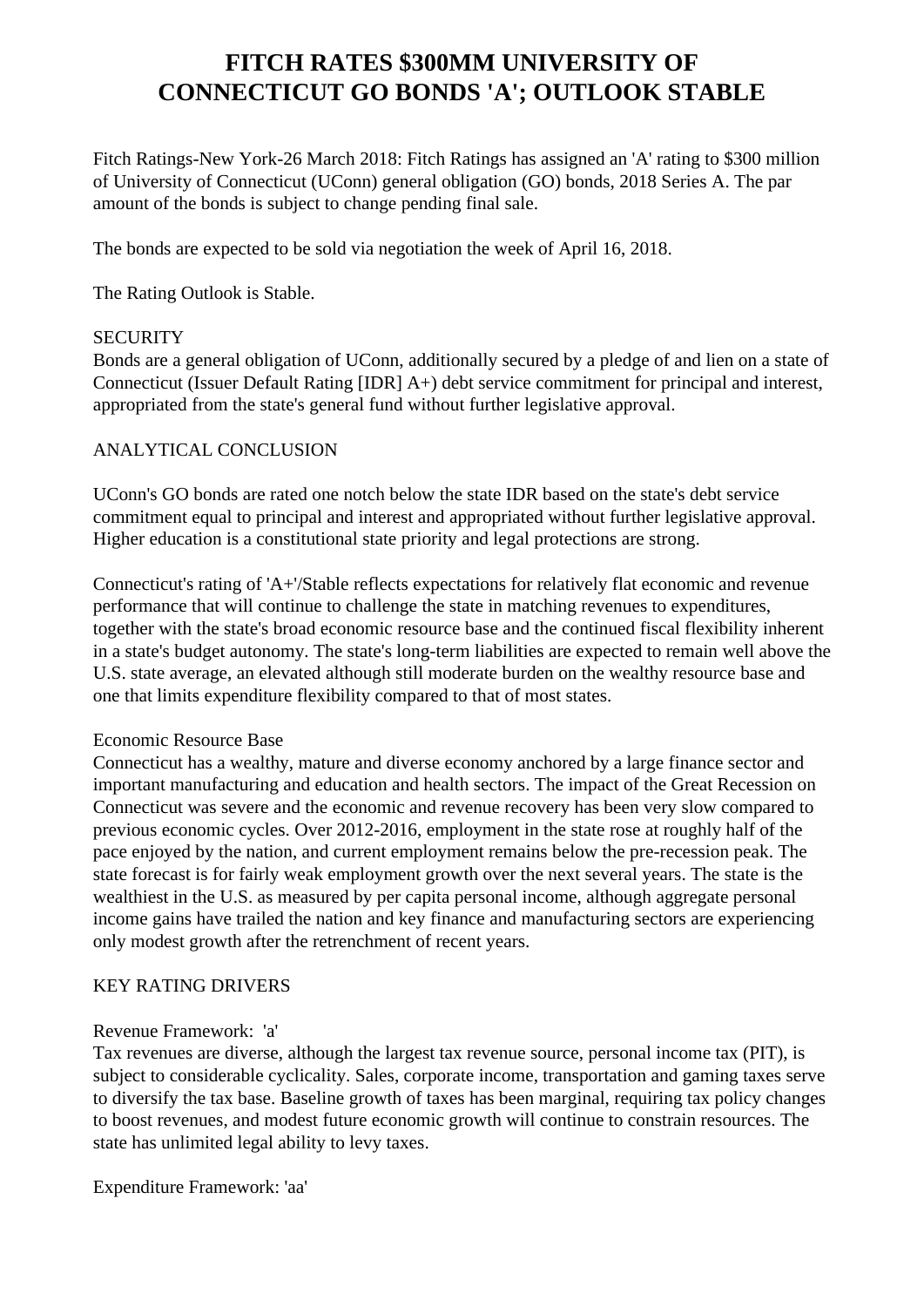Connecticut's natural pace of spending growth is expected to be higher than that of revenues given projections for weak growth in revenues. The state has consistently demonstrated the ability to cover its comparatively high fixed costs, including making full actuarial contributions to pensions, and benefits from the large degree of budget autonomy common to states.

## Long-Term Liability Burden: 'a'

 The burden of debt and unfunded pension liabilities in relation to resources is elevated and among the highest for a U.S. state but still considered moderate. Net tax-supported debt consists primarily of GO and transportation borrowings, with much of GO borrowing undertaken on behalf of local schools. Unfunded pensions are more significant, with recent reforms providing budgetary savings but raising the unfunded liability.

## Operating Performance: 'a'

 Gap-closing capacity remains strong but its robustness has been reduced by the state's modest economic growth during the current national economic expansion and the resulting repeated need for gap-closing actions. Reserve balances are low and the state has continued to increase taxes and cut spending throughout the expansion, reducing its means to tackle future cyclical budgetary challenges, while out-year budget gaps remain an issue to be addressed. Under current law, windfall revenue received in fiscal 2018 related to federal tax laws is deposited to the state's budget reserve fund and will improve balances, unless offsetting action is taken by the state. Frequent revenue re-forecasting allows the state to identify revenue underperformance and quickly implement corrective actions.

#### RATING SENSITIVITIES

 RATING LINKED TO STATE CREDIT QUALITY: The rating on UConn's GO bonds is sensitive to changes in the state's IDR, to which it is linked.

 MAINTAINING FISCAL RESILIENCE: Connecticut's IDR is sensitive to the state's ability to rebalance financial operations to its current economic profile in a manner consistent with the current rating level.

## CREDIT PROFILE

 UConn GO bonds are issued by and carry the GO pledge of UConn, but their security and the 'A' rating rest with the debt service commitment of the state. Principal and interest are paid annually from the state's general fund, appropriated and obligated for payment by the state treasurer without requiring further legislative approval. Fitch rates the state's own GO bonds 'A+', on par with the IDR. State general fund obligations, with the strength of continuing appropriations, are seen as slightly less secure than the state's GO bonds, and the UConn bonds fall within this category. The state's debt service commitment is separate from the operating appropriations and allotments that the state makes available to the university and UConn GO borrowing is integrated into the state's overall debt management.

 Over the last two decades, the state has prioritized renewal and expansion of facilities at UConn, the state's flagship public university. The UConn GO bonds have been issued as part of the state's UConn 2000 program, first enacted in 1995 and extended multiple times since. In 2017, the state extended the program from fiscal 2024 to fiscal 2027, although total estimated cost was unaltered at \$4.6 billion, of which \$4.3 billion will be funded by UConn GO bonds benefitting from the state's debt service commitment. Of this amount, about \$2.7 billion in par debt service commitment bonds have been issued to fund \$3.1 billion of university project construction to date, with almost \$1.4 billion currently outstanding.

 Recent projects have been designed to expand UConn research facilities and faculty, particularly in science and technology. The majority of UConn 2000-funded projects have been at the main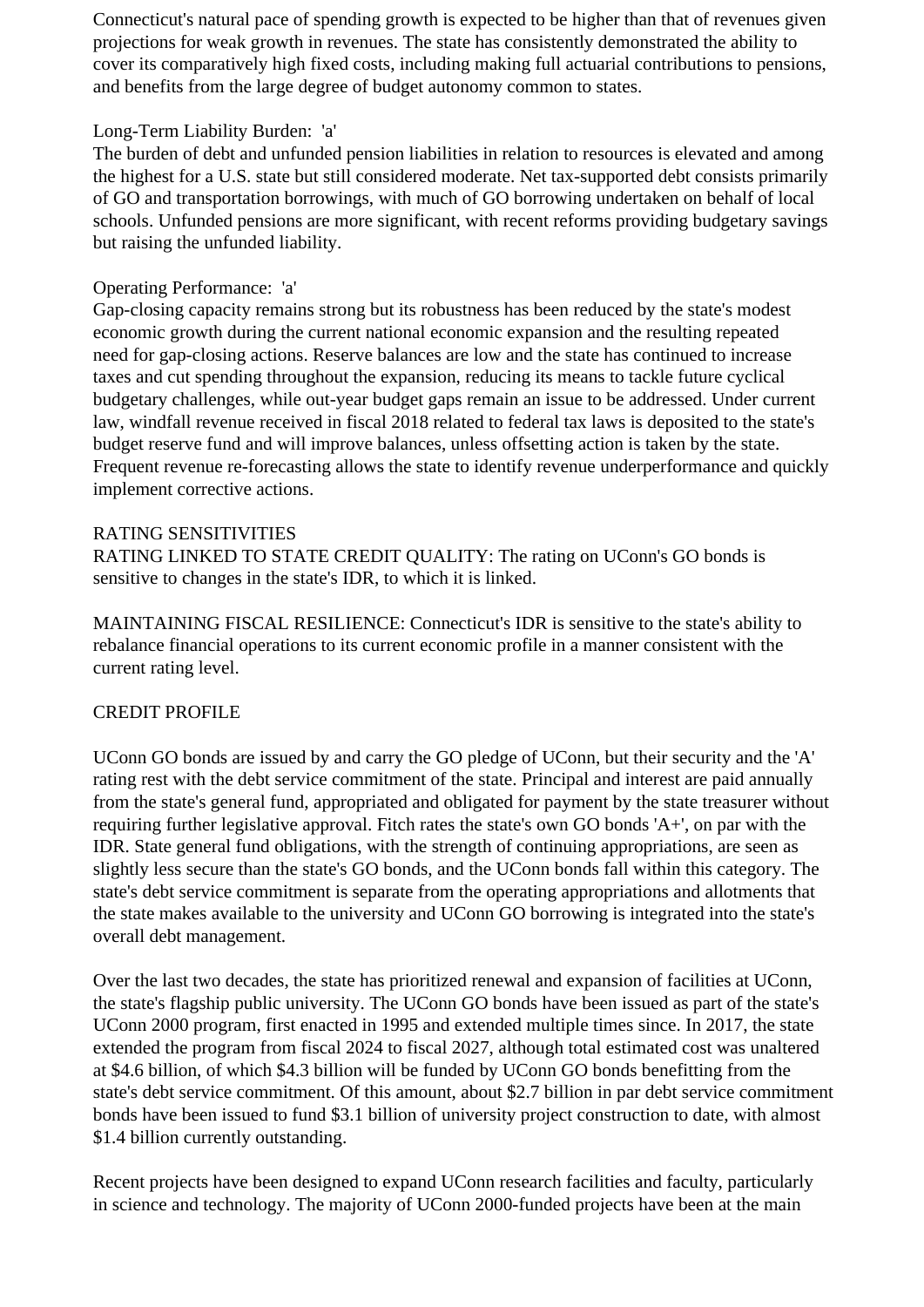UConn campus in Storrs, with additional projects at the regional campuses, including the newly located Hartford campus and the UConn Health Center in Farmington. Current bond proceeds will fund various projects dispersed among these areas and include new construction of academic and research facilities, new classroom facilities, equipment purchases, infrastructure improvements and building renovations.

# STATE OF CONNECTICUT

 Connecticut has a diverse, mature and wealthy economic base, with flat to modestly declining population trends and an aging demographic profile. In contrast to past economic expansions, the state's performance in the current expansion has been unusually slow and uncertain. The state projects positive medium-term economic growth but at rates below the nation's.

 The state's operating performance has suffered from the need to address chronic economic and fiscal challenges throughout the current prolonged period of national economic expansion, along with the significant delay in enacting a budget for the current biennium, highlighting the narrowed options for closing a substantial \$5 billion (15% of general fund biennial revenues) forecast budget gap. While the budget was largely enacted with recurring actions on the part of the state, including achieving sizable budgetary savings from a renegotiated labor contract, budget gaps for both fiscal years 2018 and 2019 have been identified. The rating assumes that the state will continue to proactively manage its challenged financial operations.

 For further information on the State of Connecticut, please see Fitch's press release dated March 15, 2018, 'Fitch Rates \$617MM Connecticut GO Bonds 'A+'; Outlook Stable,' at www.fitchratings.com.

Contact:

 Primary Analyst Marcy Block Senior Director +1-212-908-0239 Fitch Ratings, Inc. 33 Whitehall Street New York, NY 10004

 Secondary Analyst Douglas Offerman Senior Director +1-212-908-0889

 Committee Chairperson Laura Porter Managing Director +1-212-908-0575

Date of Relevant Rating Committee: Dec. 5, 2017

 In addition to the sources of information identified in Fitch's applicable criteria specified below, this action was informed by information from Lumesis and InvestorTools.

 Media Relations: Sandro Scenga, New York, Tel: +1 212-908-0278, Email: sandro.scenga@fitchratings.com.